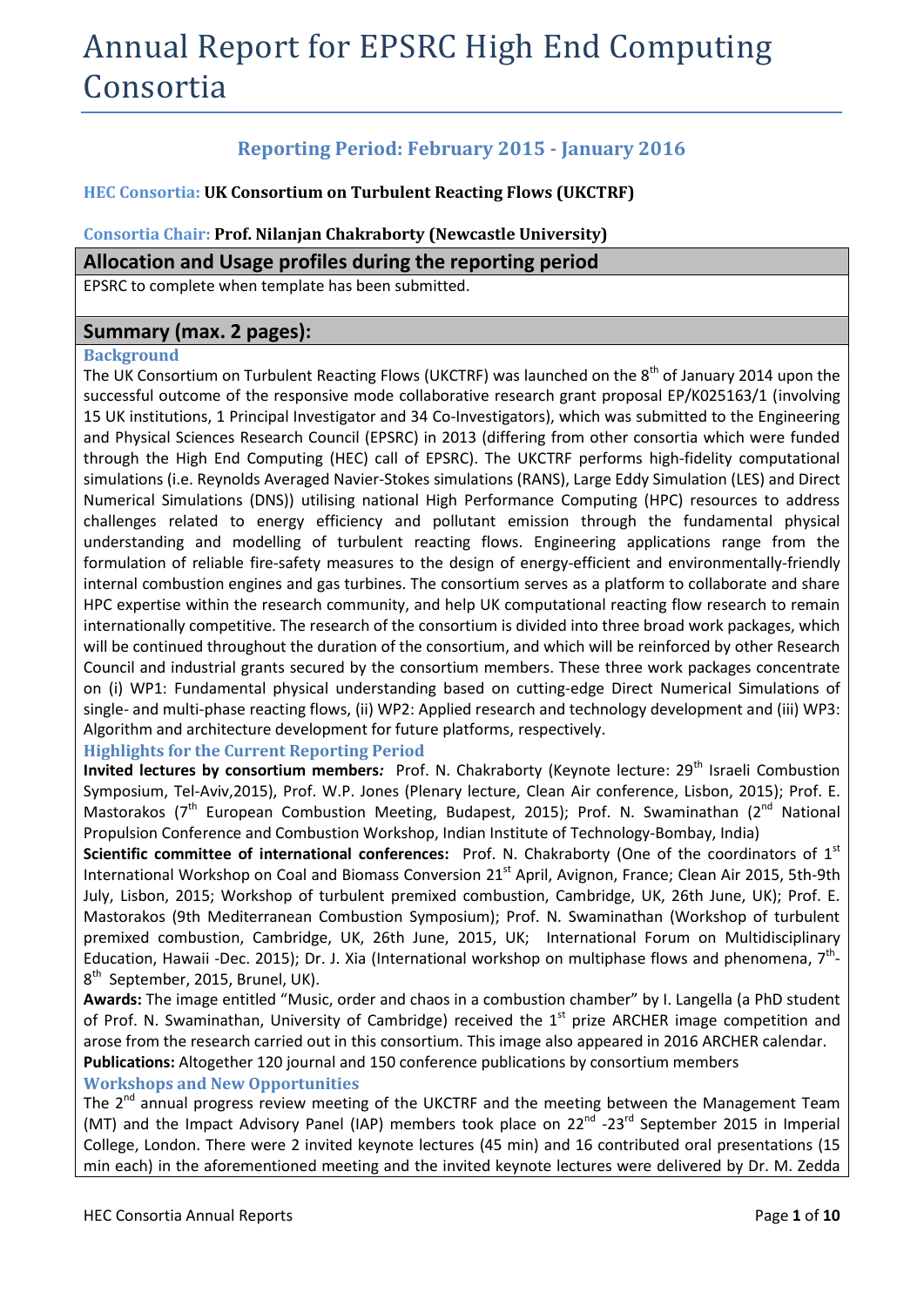from Rolls Royce Plc. and Prof. D. Roekaerts, Delft University, Netherlands. The next annual progress review meeting and the meeting between MT and IAP will take place in the University of Durham in September 2016. The exact dates and the keynote speakers are currently being finalised. It is anticipated that the number of speakers will grow considerably for the next meeting because of the increasing number of users of ARCHER in the consortium. In order to showcase the diverse range of ongoing research within the consortium in the next annual progress review meeting it is planned that the next meeting will involve shorter oral presentations but will have accompanying poster presentations so that more detailed discussion can take place during the course of the meeting according to the convenience of the attendees. The MT is also considering about having a joint meeting with UKTC during the course of this consortium

The biennial International Symposium on Combustion is the premier conference in the field of combustion and regularly attracts over 2,000 delegates. Papers presented at the symposia are of the highest quality following a strict full-scale peer reviewing process, and the interactions with the peers during the symposium are often intellectually stimulating. UKCTRF members in the past have been successful in getting papers accepted in a very competitive environment, especially as the publications from this conference carry a high impact factor. However, the high cost of attending the symposia due to high registration fees, long haul international flights, accommodation etc, is discouraging. To help members to maximise the impact of disseminating their results, partial funding for attending the 36<sup>th</sup> International Combustion Symposium (to be held in 31<sup>st</sup> July-5<sup>th</sup> Aug., 2016, Seoul, Korea) will be provided, at a rate of £500 per UKCTRF academic member, who has a paper accepted for oral presentation.

## **Issues and Problems**

It took some time and the sustained effort of the management committee before the level of utilisation of the allocated computational time by the UKCTRF users reached a satisfactory level in the previous year. At the end of August 2015 the percentage usage of the computational time allocation was equal to the percentage of time elapsed but at the end of the allocation period about 90% of the allocated computational time for the period was utilised. The deadline for the submissions to the  $36<sup>th</sup>$  International Combustion Symposium was on the  $3^{rd}$  of December 2015 and thus most users of the consortium were busy writing papers for the symposium rather than running jobs on ARCHER.

 The day-to-day UKCTRF activities are led by Prof. Nilanjan Chakraborty (PI) of Newcastle University with the support of a secretary and the MT. Profs. R.S. Cant (Cambridge University), D. Emerson (Daresbury Laboratory), W.P. Jones (Imperial College), E. Mastorakos and N. Swaminathan (Cambridge University) form the MT, which assesses requests for HPC time allocation applications from UKCTRF members. The applications are invited on a continuous basis. The applicants need to complete a simple pro-forma which is available on the consortium website [\(http://forms.ncl.ac.uk/view.php?id=5420\)](http://forms.ncl.ac.uk/view.php?id=5420). During the review process the MT ensures that the work is aligned with the goals of the consortium and meets any necessary technical standards. For most cases the decision was reached and computation time was allocated within 10 days of the application. It has been found to be a lightweight process that is not only efficient, fair and robust, but also maintains a high-quality of research. The MT welcomes the applications for new membership on a continuous basis. The allocation for the period December 2015-May 2016 got assigned to the consortium members based on the applications within 10 days. However, there are some users who need more computational time than they have received so at the moment the demand is higher than the availability. The MT is exploring the avenues of coming up with a new allocation strategy so that all the interested parties receive at least some computational time even if it is not the entire allocation requested by them, and 100% utilisation of the allocation is ensured.

**Membership**(New members are shown in bold and the Management team members are indicated by the underlines) Newcastle University: Prof. N. Chakraborty (Consortium chair and PI); University of Brunel: Dr. J. Xia; University of Cambridge: Profs. R.S. Cant, E. Mastorakos, M. Kraft, and N. Swaminathan; University of Central Lancashire: Prof. G.M. Makhviladze, Drs. W. Liu, and **J. Mai** ;City University, London: **Dr. K. Vogiatzaki**; Cranfield University: Drs. C. Armitage and K.W. Jenkins ; Daresbury Laboratory: Prof. D. Emerson, Drs. C. Moulinec and X. Gu; University of Edinburgh: Prof. J. Torero, Dr. S. Welch, and **D. Hyuk Shin**; Imperial College, London: Profs. W.P. Jones, R.P. Lindstedt, Drs. F. Marquis, **A. Morgans**, S. Navarro-Martinez, S. Rigopoulos, and G.Rein; Lancaster University: Prof. X. Jiang; Loughborough University: Profs. W. Malalasekara, J. McGuirk, and Dr. A Garmory; University College London: Prof. K.H. Luo; University of Durham: Prof. P. Gaskell; University of Leeds: Prof. D. Bradley and Dr. G. Sharpe; University of Manchester: Dr. R. Prosser; University of Southampton: Drs. E.S. Richardson, **K.K.J. Ranga Dinesh**, **and A. Aspden**;University of Ulster: Profs. M. Delichatsios and V.B. Novozhilov; Warwick University: Prof. J.X. Wen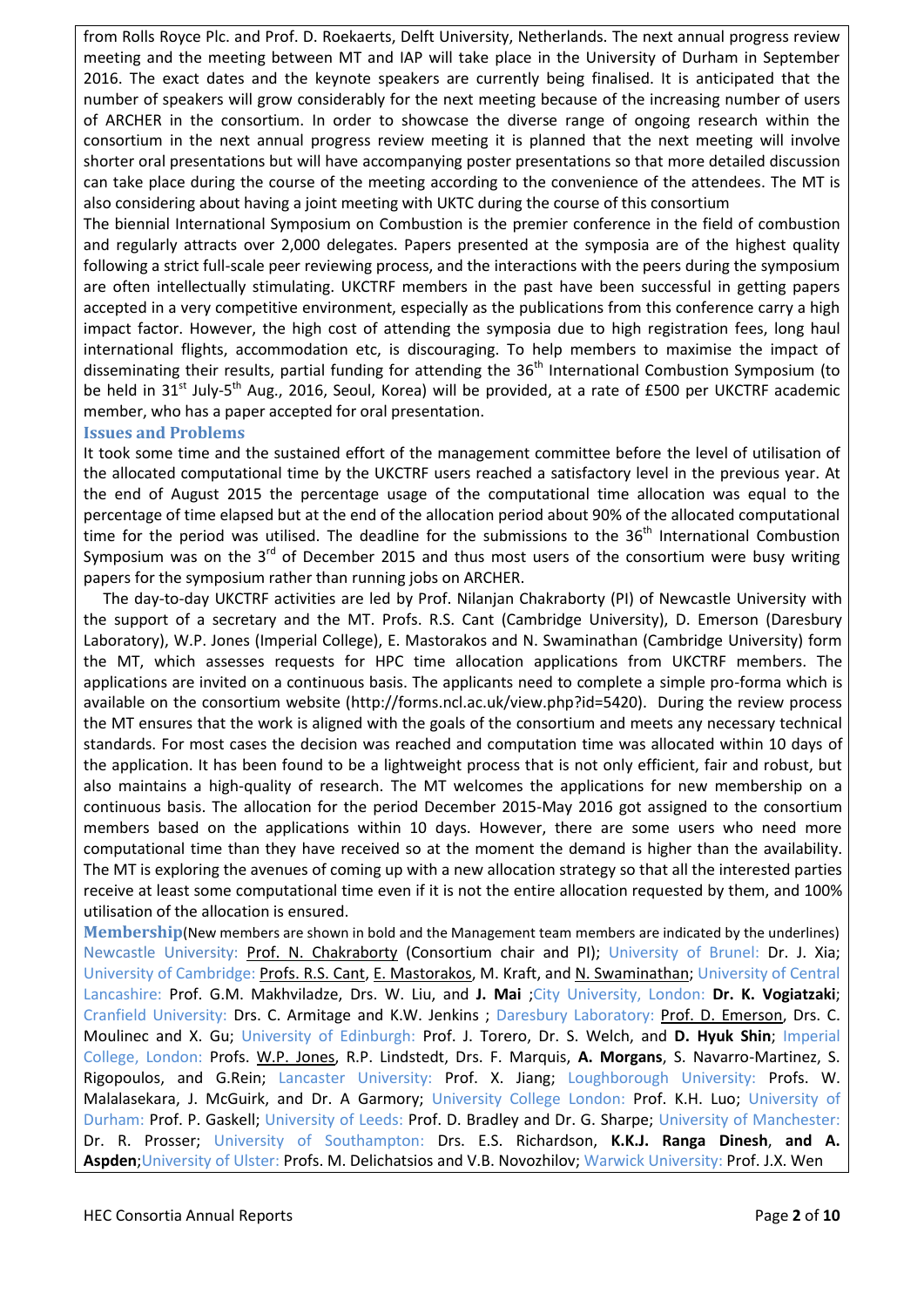**World class and world leading scientific output:** *ARCHER should enable high quality and worldleading science to be delivered. This should generate high impact outputs and outcomes that increase the UK's position in world science.*

- For the reporting period please provide a bullet pointed list of key research findings and any linked publications.
- For the reporting period please include a bullet pointed list of any relevant press announcements and other communications of significance to an international community.
- *Since ARCHER came on line*, what are the top 5 scientific outcomes that have resulted from projects supported by the Consortium? This could be research that has been published in high impact journals, work that has been highly cited, or research that has had a significant impact on the consortium's community or strategic direction.

#### **Key research outcomes and linked publications**

 **Improved physical understanding and modelling of multi-phase (i.e. spray and coal) combustion using high-fidelity simulations**

T. Brosh, D. Patel, D. Wacks, N. Chakraborty, "Numerical investigation of localised forced ignition of pulverised coal particle-laden mixtures: A Direct Numerical Simulation (DNS) analysis." Fuel , 145, 50-62, 2015.

T. Brosh, F. Marincola, D. Patel, D.H. Wacks, N. Chakraborty, "On conditions for self-sustained combustion of pulverised coal particle-laden mixtures following localised forced ignition: A Direct Numerical Simulation analysis", 25<sup>th</sup> International Colloquium on Dynamics of Explosions and Reactive Systems, Leeds University, Leeds, UK, 2<sup>nd</sup> -7<sup>th</sup> August, 2015.

E. Demosthenous, E. Mastorakos, R. S. Cant, "Direct Numerical Simulations of dual fuel non-premixed autoignition", Combust. Sci. Technol. (in press).

E. Demosthenous, G. Borghesi, E. Mastorakos, E., R.S. Cant, Direct Numerical Simulations of premixed methane flame initiation by pilot n-heptane spray autoignition. Combustion and Flame, 163, 122-137, 2016.

S Gallot Lavallèe, S. and Jones, W. P., Large Eddy Simulation of Spray Auto-ignition under EGR Conditions, Flow, Turbulence and Combustion. (in press).

W.P. Jones, A.J. Marquis, D. Noh, A stochastic modelling for LES of a two-phase combusting flow, ", 7th European Combustion Meeting (ECM2015), 30<sup>th</sup> March-2<sup>nd</sup> April, Budapest, 2015.

D.H. Wacks, N. Chakraborty, E. Mastorakos, Statistical analysis of turbulent flame-droplet interaction: A Direct Numerical Simulation Study, Flow, Turbulence and Combustion, DOI 10.1007/s10494-015-9652-y, 2015.

D.H. Wacks, N. Chakraborty, E. Mastorakos, "Statistical Analysis of the Reaction Progress Variable and Mixture Fraction Gradients in Flames Propagating into Droplet Mist: A DNS Analysis", 25<sup>th</sup> International Colloquium on Dynamics of Explosions and Reactive Systems, Leeds University, Leeds, UK,  $2^{nd}$  -7<sup>th</sup> August, 2015.

D.H. Wacks, N. Chakraborty, "Flame structure and topology in turbulent spray flames: A Direct Numerical Simulation analysis", Clean Air 2015, 5<sup>th</sup>-9<sup>th</sup> July, Lisbon, 2015.

D. Wacks, N. Chakraborty, "Flame structure and propagation in turbulent flame-droplet interaction: A Direct Numerical Simulation analysis", 9<sup>th</sup> Mediterranean Combustion Symposium, 7<sup>th</sup>-11<sup>th</sup> June, Rhodes Island, 2015.

D. Wacks, N. Chakraborty, "Effects of droplets on flame structure in premixed spray flames: A Direct Numerical Simulation analysis", 7th European Combustion Meeting (ECM2015), 30<sup>th</sup> March-2<sup>nd</sup> April, Budapest, 2015.

#### **High-fidelity LES and modelling of turbulent premixed and stratified mixture combustion**

M.A. Abdel-Raheem, S.S. Ibrahim, W. Malalasekera, A.R. Masri, Large eddy simulation of hydrogen-air premixed flames in a small scale combustion chamber, International Journal of Hydrogen Energy, 40, 3098 -3109, 2015.

M.A. Abdel-Raheem, S.S. Ibrahim, W. Malalasekera and M. Bragin, Numerical Simulations of CNG, LPG & H2 Lean Premixed Deflagrating Flames, Paper presented at the 25th ECDERS Conference Leeds, August 2015.

N.J. Beavis, S.S. Ibrahim, W. Malalaskera and P. K. Manickam , Characteristics of GDI Engine Flow Structures, Merkmale der Strömungsstrukturen eines Benzinmotors mit Direkteinspritzung, paper presented at the Engine Combustion Processes Conference in Ludwigsburg, March 12th & 13th 2015.

D. Butz, Y. Gao, A.M. Kempf, N. Chakraborty, "Large Eddy Simulations of a turbulent premixed swirl flame using an algebraic Scalar Dissipation Rate closure." Combustion and Flame, 162, 3180-3196, 2015.

Z. Chen, S. Ruan and N. Swaminathan. Numerical simulation of lifted jet flames, The Fourth International Education Forum on Environment and Energy Science, 6-10 December, 2015, Maui Island, Hawaii, USA

Y. Gao, N. Chakraborty, "Modelling of Lewis Number dependence of Scalar dissipation rate transport for Large Eddy Simulations of turbulent premixed combustion." Numerical Heat Transfer A, DOI: 10.1080/10407782.2015.1125732.

Y.Gao, N. Chakraborty, N. Swaminathan, "Dynamic scalar dissipation rate closure for Large Eddy Simulations of turbulent premixed combustion: A Direct Numerical Simulations analysis." Flow Turbulence and Combustion, DOI 10.1007/s10494-015-9631-3.

Y.Gao, N. Chakraborty, M. Klein, "Assessment of sub-grid scalar flux modelling in premixed flames for Large Eddy Simulations: A-priori Direct Numerical Simulation." European Journal of Mechanics, Fluids-B , 52, 97-108, 2015.

Y.Gao, N. Chakraborty, N. Swaminathan "Scalar dissipation rate transport and its modelling for Large Eddy Simulations of turbulent premixed combustion." Combustion Science and Technology, 187(3), 362-383, 2015.

Y.Gao, N. Chakraborty, M. Klein, "Assessment of the performances of sub-grid scalar flux models for premixed flames with different global Lewis numbers: A Direct Numerical Simulation analysis", International Journal of Heat and Fluid Flow, 52, 28-39, 2015.

R.A.C. Griffiths, J.H. Chen, H., Kolla, R.S. Cant, W. Kollmann, Three-dimensional topology of turbulent premixed flame interaction. Proceedings of the Combustion Institute, 35(2), 1341-1348, 2015.

W.P. Jones, A.J. Marquis, F. Wang, Large eddy simulation of a premixed propane turbulent bluff body flame using the Eulerian stochastic field method, Fuel, 140, 514–525, 2015.

M. Klein, C. Kasten, Y. Gao, N. Chakraborty, "A-priori Direct Numerical Simulation assessment of sub-grid scale stress tensor closures for turbulent premixed combustion." Computers & Fluids, 122, 1-11, 2015.

M. Klein, N. Chakraborty, Y. Gao, "Scale similarity based models and their application to subgrid scale scalar flux modelling in the context of turbulent premixed flames." International Journal of Heat and Fluid Flow, 57,91-108, 2016.

I. Langella, N. Swaminathan, Y. Gao, N. Chakraborty, "Assessment of Dynamic Closure for Premixed Combustion LES." Combustion Theory and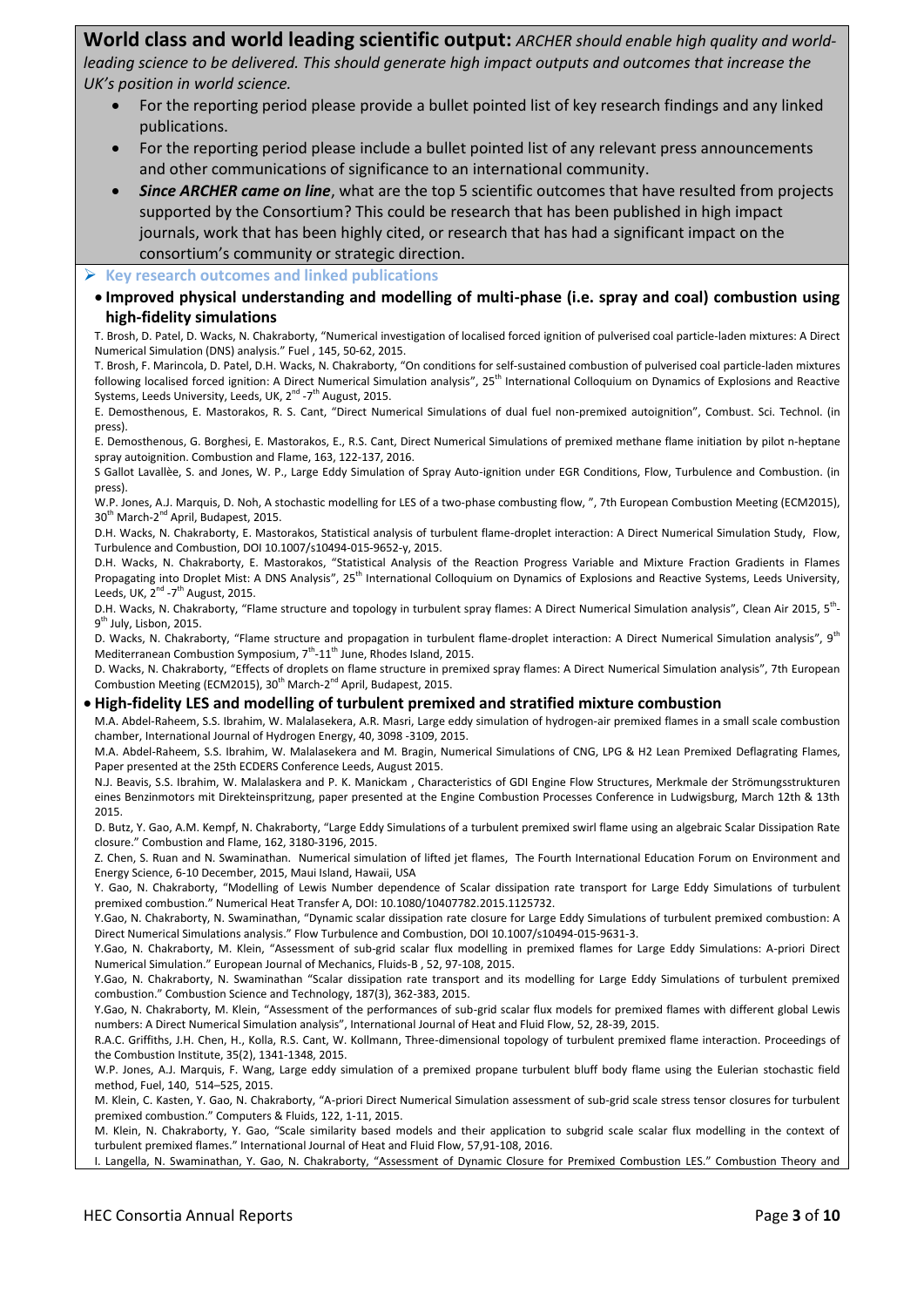Modelling, 19, 628-656.

I. Langella, N. Swaminathan. Unstrained and strained flamelets for LES of premixed combustion, submitted to Combust. Theory Modelling (Accepted).

Y. Minamoto, K. Aoki, M. Tanahashi, and N. Swaminathan DNS of swirling hydrogen-air premixed flames. International Journal of Hydrogen Energy, 40(39) 13604-13620, 2015.

I. A. Mulla, A. Dowlut, T. Hussain, S. R. Chakravarthy, N. Swaminathan, and R. Balachandran, Evolution of flame-kernel in laser-induced spark ignited mixtures: a parametric study. Combustion and Flame (Accepted).

I. A. Mulla, A. Dowlut, T. Hussain, Z. M. Nikolaou, S. R. Chakravarthy, N. Swaminathan, and R. Balachandran. Heat release rate estimation in laminar premixed flames using laser-induced fluorescence of CH2O and H-atom, Combustion and Flame (accepted).

G. V. Nivarti and R. S. Cant: DNS of High Turbulence Intensity Premixed Methane-Air Flames in a 3D Inflow-Outflow Configuration, 15th International Conference on Numerical Combustion, Avignon, France, April 2015.

G. V. Nivarti, R. S. Cant: Aerodynamic Quenching and Burning Velocity of Turbulent Premixed Methane-Air Flames, ASME Paper GT2015-43416, ASME Gas Turbine Technical Conference and Exhibition, Montreal, Canada, June 2015.

S. Ruan, N. Swaminathan, M. Isono, T. Saitoh, K. Saitoh, Simulation of premixed combustion with varying equivalence ratio in a gas turbine combustor. J. Propulsion and Power, 31(3), pp. 861-871, DOI: 10.2514/1.B35517, 2015.

#### **Fundamental physical understanding and modelling of turbulent premixed flame-wall interaction**

J. Lai, N. Chakraborty, "Statistical behaviour of scalar dissipation rate for head on quenching of turbulent premixed flames: A Direct Numerical Simulation analysis". Combustion Science and Technology, DOI:10.1080/00102202.2015.1102903.

J. Lai, N. Chakraborty, "Effects of Lewis Number on Head on Quenching of Turbulent Premixed Flame: A Direct Numerical Simulation analysis", Flow, Turbulence and Combustion, DOI 10.1007/s10494-015-9629-x.

J. Lai, N. Chakraborty, "Modelling of Progress Variable Variance Transport in Head on Quenching of Turbulent Premixed Flames: A Direct Numerical Simulation Analysis", 25<sup>th</sup> International Colloquium on Dynamics of Explosions and Reactive Systems, Leeds University, Leeds, UK, 2<sup>nd</sup> -7<sup>th</sup> August, 2015.

J. Sellmann, J. Lai, A. M. Kempf, N. Chakraborty, "Statistical behaviour of Flame Surface Density transport in head on quenching of turbulent premixed flames: A Direct Numerical Simulation Analysis", Clean Air 2015, 5<sup>th</sup>-9<sup>th</sup> July, Lisbon, 2015.

J. Lai, N. Chakraborty, "Statistical behaviour of scalar dissipation rate for head on quenching of turbulent premixed flames: A Direct Numerical Simulation analysis", 9<sup>th</sup> Mediterranean Combustion Symposium, 7<sup>th</sup>-11<sup>th</sup> June, Rhodes Island, 2015.

J. Lai, N. Chakraborty, "Direct Numerical Simulation analysis of turbulent kinetic energy transport in head on quenching of turbulent premixed flames" 7<sup>th</sup> European Combustion Meeting (ECM2015), 30<sup>th</sup> March-2<sup>nd</sup> April, Budapest, 2015.

#### **Implementation of Conditional Moment Closure (CMC) in the context of LES to account for flame extinction and blowout**

H. Zhang, A. Garmory, D.E. Cavaliere, E. Mastorakos[, Large Eddy Simulation/Conditional Moment Closure modeling of swirl-stabilized non-premixed](http://publications.eng.cam.ac.uk/698186/)  [flames with local extinction.](http://publications.eng.cam.ac.uk/698186/) Proceedings of the Combustion Institute, 35. pp. 1167-1174, 2015.

A. Garmory, E. Mastorakos[, Numerical simulation of oxy-fuel jet flames using unstructured LES-CMC.](http://publications.eng.cam.ac.uk/698185/) Proceedings of the Combustion Institute, 35. pp. 1207-1214, 2015.

#### **Relevant press announcements and other communications of significance**

The image entitled "Music, order and chaos in a combustion chamber" by I. Langella (a PhD student of Prof. N. Swaminathan, University of Cambridge) received the 1<sup>st</sup> prize in ARCHER image competition. This image originated from the research carried out in this consortium and appeared in ARCHER 2016 calendar.

#### **Top 5 scientific outcomes from the UKCTRF community since ARCHER came on line**

- **Significant advances in computational simulation and modelling of multi-phase multi-physics combustion (**W. P. Jones, A. J. Marquis, D. Noh, Proc. Combust. Inst., 35 (2015) 1685-1691 was selected as the most distinguished paper in the Spray and Droplet Combustion Colloquium in the 35<sup>th</sup> International Combustion Symposium and see the other high-quality publications listed above under the heading of **Improved physical understanding and modelling of multi-phase (i.e. spray and coal) combustion using high-fidelity simulations )**
- **Advances in LES and modelling of turbulent combustion (**see the high-quality publications listed above under the heading of **High-fidelity LES and modelling of turbulent premixed and stratified mixture combustion** and **Implementation of Conditional Moment Closure (CMC) in the context of LES to account for flame extinction +** W.P. Jones, A.J. Marquis, K. Vogiatzaki, Combustion and Flame, **161**(1):222- 239, (2014); G. Bulat, W.P. Jones, and A.J. Marquis, Combustion and Flame, **161**(7) 1804-1825 (2014); W. P. Jones, M. Jurisch, and A.J. Marquis, Flow, Turbulence and Combustion. (2015) (DOI) 10.1007/s10494-015-9637-x**)**
- **Application of Direct Numerical Simulations to address the new physics (e.g. flame-wall interaction and MILD combustion) and gain improved physical understanding (**see the high-quality publications listed above under the heading of **Improved physical understanding and modelling of turbulent premixed flame-wall interaction+** Y. Minamoto and N. Swaminathan, Proceedings of the Combustion Institute, 35. pp. 3529-3536 (2015); Y. Minamoto and N. Swaminathan, R.S. Cant, T. Leung, Combustion Science and Technology, 186. pp. 1075-1096 (2014); Y. Minamoto, N. Swaminathan, Combustion and Flame, 161. pp. 1063-1075 (2014);Y. Minamoto and N. Swaminathan, R.S. Cant, T. Leung, Combustion and Flame, 161. pp. 2801-2814 (2014)**)**
- **Improved physical understanding of ignition and extinction processes and their modelling (**see the highquality publications listed above under the heading of **Implementation of Conditional Moment Closure (CMC) in the context of LES to account**  for flame extinction + L. Bates, D. Bradley, G. Paczko, N. Peters, 25<sup>th</sup> International Colloquium on the Dynamics of Explosions and Reactive Systems, 2<sup>nd</sup> -7<sup>th</sup> August, 2015 ; G. Borghesi, E. Mastorakos, Combustion and Flame, 162. pp. 2544-2560 (2015) ; D. Bradley; P.H. Gaskell, X.Gu, A. Palacios, Combustion and Flame (accepted); T. Brosh, N. Chakraborty, Energy & Fuels, 28(9), 6077-6088,2014; T. Brosh, D. Patel, D. Wacks, N. Chakraborty, *Fuel* , 145, 50-62, 2015; T. Brosh, F. Cavalllo-Marincola, D. Patel, D. Wacks, N. Chakraborty, 25th International Colloquium on the Dynamics of Explosions and Reactive Systems, 2<sup>nd</sup> -7<sup>th</sup> August, 2015; Z. Chen, S. Ruan, N. Swaminathan, Combustion and Flame, 162. pp. 703-716 (2015); D. Patel, N. Chakraborty, Combust. Theo. Modell., 18,627-651, 2014; D. Patel, N. Chakraborty, International Journal of Spray and Combustion Dynamics, 7, 151-174, 2015; D. Patel, N. Chakraborty, International Journal of Spray and Combustion Dynamics (accepted); D. Patel, N. Chakraborty, Flow, Turbulence and Combustion; S. Ruan, N. Swaminathan and O. Darbyshire, Combustion Theory and Modelling, 18. pp. 295-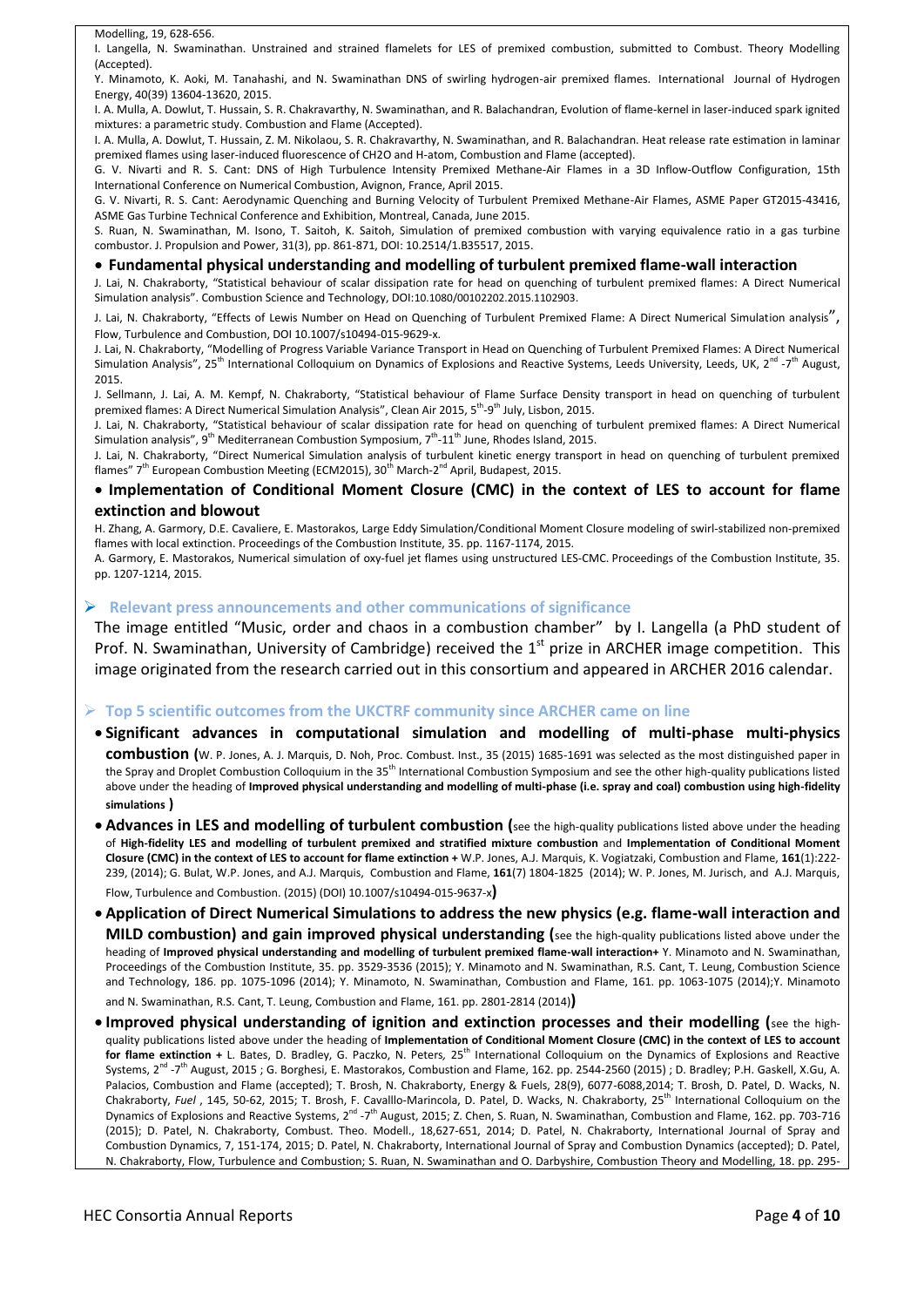329 (2014); D. Patel, N. Chakraborty, , 9<sup>th</sup> Mediterranean Combustion Symposium, 8<sup>th</sup> -12<sup>th</sup> June, 2015D. Patel, N. Chakraborty, 25<sup>th</sup> International Colloquium on the Dynamics of Explosions and Reactive Systems, 2<sup>nd</sup> -7<sup>th</sup> August, 2015; D. Patel, N. Chakraborty, Clean Air 2015, 5<sup>th</sup>-9<sup>th</sup> July, Lisbon, 2015; A.Tyliszczak, D.E. Cavaliere, E. Mastorakos, Flow, Turbulence and Combustion, 92. pp. 237-267 (2014) **)**

**Development of methods for new computational architecture (F. Sewerin, S. Rigopoulos, Combustion and Flame 162,** 1375-1394 (2015); F. Sewerin, S. Rigopoulos, Proceedings MCS-9, Rhodes, Greece; F. Sewerin, S. Rigopoulos,15th International Conference on Numerical Combustion, Avignon, France (2015)**)**

**Greater scientific productivity:** *As well as speed increases, the optimisation of codes for the ARCHER machine will enable problems to be solved in less time using fewer compute resources.*

 For the reporting period please provide a brief update on progress of software development activities associated with the consortium and the impact this has had on consortium members and the broader research community.

Generic porting and optimisation of major UKCTRF codes have already taken place for ARCHER. Other general porting of codes will be requested through the ARCHER help desk. Support regarding optimisation of an adaptive grid based DNS code (i.e. HAMISH) is being carried out in Daresbury Laboratory as part of the activity of the consortium. It is worth noting that HAMISH is a new code which is under development and will be rolled out over the next 2-3 years. A dedicated postdoctoral researcher, Dr Jian Fang, joined Daresbury in November, 2014 is working with partners to develop the capabilities of HAMISH. Dr. J. Fang is making good progress with HAMISH and has already made significant advances in debugging the code. There is also a strong element of research into the algorithms that need careful attention in relation to the development of HAMISH, particularly the adaptive meshing for DNS. Moreover, new code and algorithm development evolve naturally and should not be considered as a routine task.

The development of a module for noise generation prediction in Code Saturne is currently on-going in Daresbury Laboratory as a part of eCSE application and this activity is closely aligned with thermo-acoustic instability related research in this consortium.

# **Increasing the UK's CSE skills base (including graduate and post doctorate training**

**and support):** *This builds on the skills sets of trained people in HPC, both in terms of capacity and raising the overall skill level available to the sector.*

 For the reporting period please provide a bullet pointed list of training activities undertaken by the Consortium, providing information on the target audience and level of attendance.

Most users of the consortium are early career researchers (i.e. PhD students, Postdoctoral Research Associates). In the 2<sup>nd</sup> Annual Progress meeting of UKCTRF, early career researchers (ECRs) gave 16 oral presentations out of 18 oral presentations and about 30 ECRs attended the meeting. This substantiates the high level of involvement of ECRs in the consortium activities. The members of UKCTRF and their respective institutions have expertise and training facilities of parallel computation (i.e. MPI, OpenMP) and access to the training facilities organised by regional facilities (e.g. N8). For this reason, no special training on parallel computation is organised by the consortium. However, the training sessions, webinars organised by EPCC for ARCHER users, eCSE calls and the specialised training courses organised by Daresbury Laboratory (e.g. OpenFOAM training in November 2015) are publicised to the consortium members by the UKCTRF secretarial staff. The EPCC's consortium contact for ARCHER was invited to the 2<sup>nd</sup> Annual Progress review meeting of the UKCTRF to publicise and discuss about the training options and other facilities (e.g. effective file management and efficient usage of RDF) to the consortium users. The EPCC's consortium contact for ARCHER is also invited to join the Impact Advisory Panel (IAP) and is in close contact with MT to explore the possibility of having training sessions which might be beneficial for the consortium users.

The previous incarnations of UKCTRF (i.e. Consortium On Computational Combustion For Engineering Applications (COCCFEA)) had the option for summer schools on computational combustion. Under the new regulation of EPSRC, it was not possible to include the summer school in the proposal for UKCTRF. However, both academic experts and industrial members of IAP commented in the kick-off meeting that there is a need for a summer school at regular intervals. This issue was discussed in the meeting between the MT and IAP members in the presence of an EPSRC representative during the  $2^{nd}$  Annual progress meeting of UKCTRF and it was decided the demand for this training will be catered through the EPSRC funded Centre of Doctoral Training Centres (CDTs) based at the University of Leeds and Imperial College, London. Furthermore, the international Combustion Institute arranges training workshops for ECRs every year which also covers the cost of travel and accommodation of PhD students. It has been decided by the MT of the consortium that the availability of such facilities will be disseminated more extensively among the consortium members in the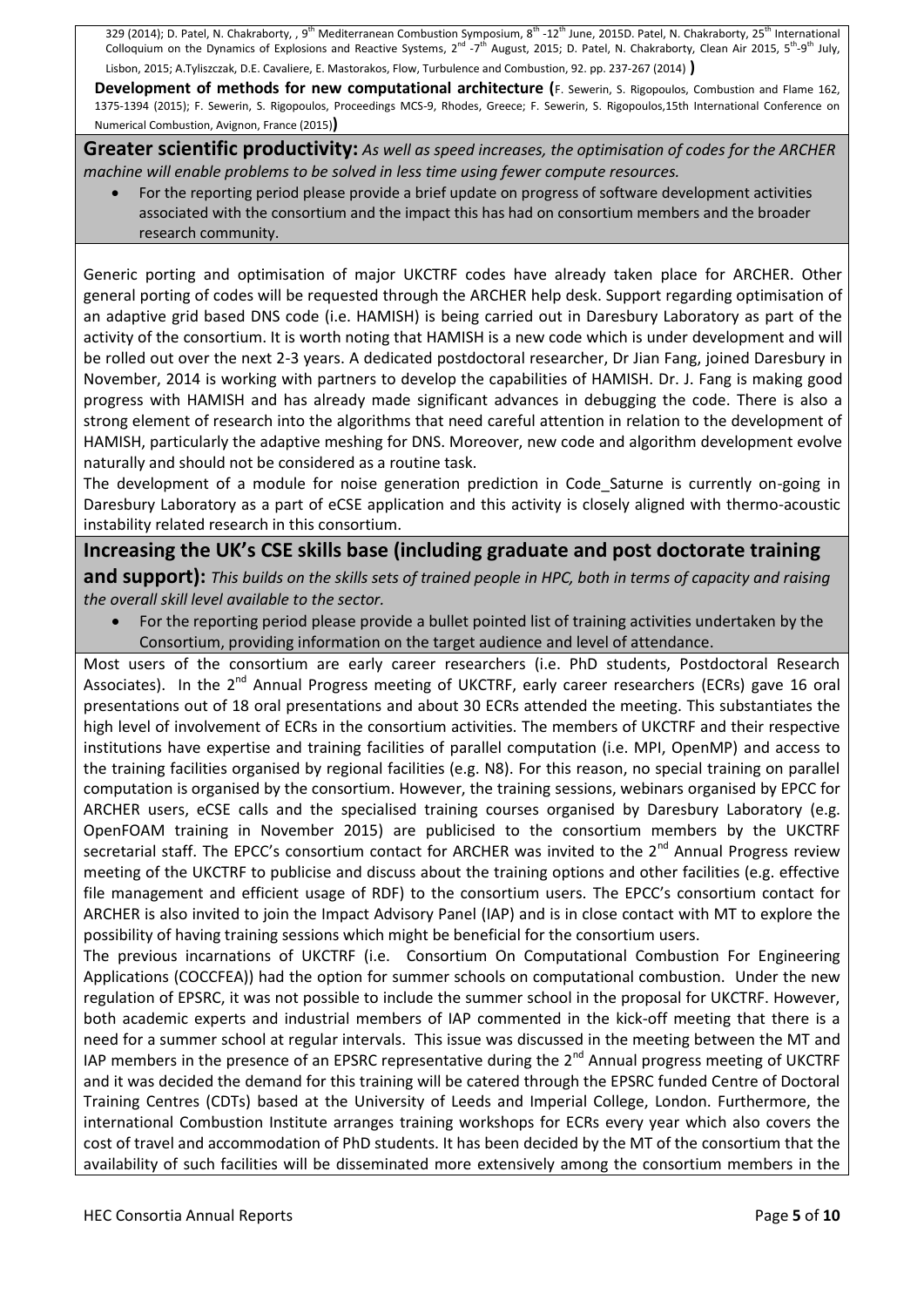future and they will be encouraged to take the available opportunities.

**Increased impact and collaboration with industry:** *ARCHER does not operate in isolation and the 'impact' of ARCHER's science is converted to economic growth through the interfaces with business and industry. In order to capture the impacts, which may be economic, social, environmental, scientific or political, various metrics may be utilised.* 

- Please provide a brief update on any planned activities / collaborations / outcomes outlined in the original Pathways to Impact plan for the Consortium.
- For the reporting period please provide information on any Consortium projects that have been performed in collaboration with industry, this should include details of the company involved, a statement on the impact that the work has / is making and, if relevant, details of any in kind or in cash contributions that have been associated with this work.
- For the reporting period include a list of Consortium publications that have industrial co-authorship.
- For the reporting period please provide details of the any other activities involving industrial participation e.g. activities involving any Industrial Advisory panels, attendance / participation in workshops and Consortium based activities.

# **Collaboration with industry as outlined in the original Pathways to Impact for the consortium**

The consortium recognises the importance of maximising the impact and dissemination of their work and thus established an IAP to ensure a strong knowledge-exchange activity with industrial partners (Rolls Royce Plc., Siemens Plc., Shell Plc., MMI Engineering and Renuda Ltd.), and international academic experts (Dr. W. Meier from Institute of Combustion Technology, DLR, Germany, Prof. T. Poinsot from CNRS, Toulouse, France and Prof. D. Roekaerts, Technical University, Delft, Netherlands). The IAP is currently chaired by Dr. M. Zedda from Rolls Royce Plc. who are actively involved in RANS and LES simulations of turbulent reacting flows in complex engineering configurations for the purpose of designing new generation energy-efficient and environment-friendly industrial combustion devices for automotive and gas turbine applications.

The role of the IAP is to: (i) offer advice on the research activities in the consortium; (ii) support research activities by disseminating information and sharing experimental and computational data from their research group (as appropriate); and (iii) indicate any avenues of research which need immediate attention from the point of view of fundamental understanding and industrial requirements. The IAP provides an impartial assessment of the activities of the consortium. Consortium members and colleagues from relevant industrial sectors (MMI Engineering Ltd., Renuda, Rolls Royce, Shell, Siemens etc.) are invited to present their research findings and exchange ideas with the consortium and advisory panel members in these annual progress review meetings.

 The representatives of Shell Plc., Siemens Plc., Renuda Ltd. And Rolls Royce Plc.(i.e. Prof. R. Cracknell, Drs. G. Bulat, N. Tonello and M. Zedda) attended the  $2^{nd}$  Annual Progress meeting of the consortium and offered their valuable inputs. The industrial colleagues of IAP identified that focused research is needed on explosions modelling, spray and soot modelling, bio-fuel combustion and thermo-acoustic interaction. This industrial view is consistent with the priority areas identified by the consortium. There is a possibility that the IAP members of Shell will be able to provide some experimental data on their explosions test cases and constant volume Diesel spray combustion. Rolls Royce and Siemens have offered to provide test cases with experimental data for validating RANS/LES simulations. Siemens is also willing to share some experimental data on thermo-acoustic interaction. It was felt by industrial colleagues and the members of UKCTRF that it will be useful if the models developed using fundamental insights obtained from DNS data can be implemented in an open-source code such as OpenFOAM or Code\_Saturne to demonstrate its validity. This will help the assimilation of research outcomes of UKCTRF members into the industrial sector relatively quickly, and contribute towards the development of the next generation energy-efficient and environment friendly combustion devices. It is recognised that this exercise will require interactions between various research groups and their concerted efforts, and will be a desired outcome at the end of this consortium. This exercise will also help identifying those methodologies which will be useful for pre-processing and postprocessing of industrial simulations.

**Projects that have been performed in collaboration with industry**

**Autoignition and Jet flame analysis in collaboration with Shell Research (PI: Prof. Derek Bradley,**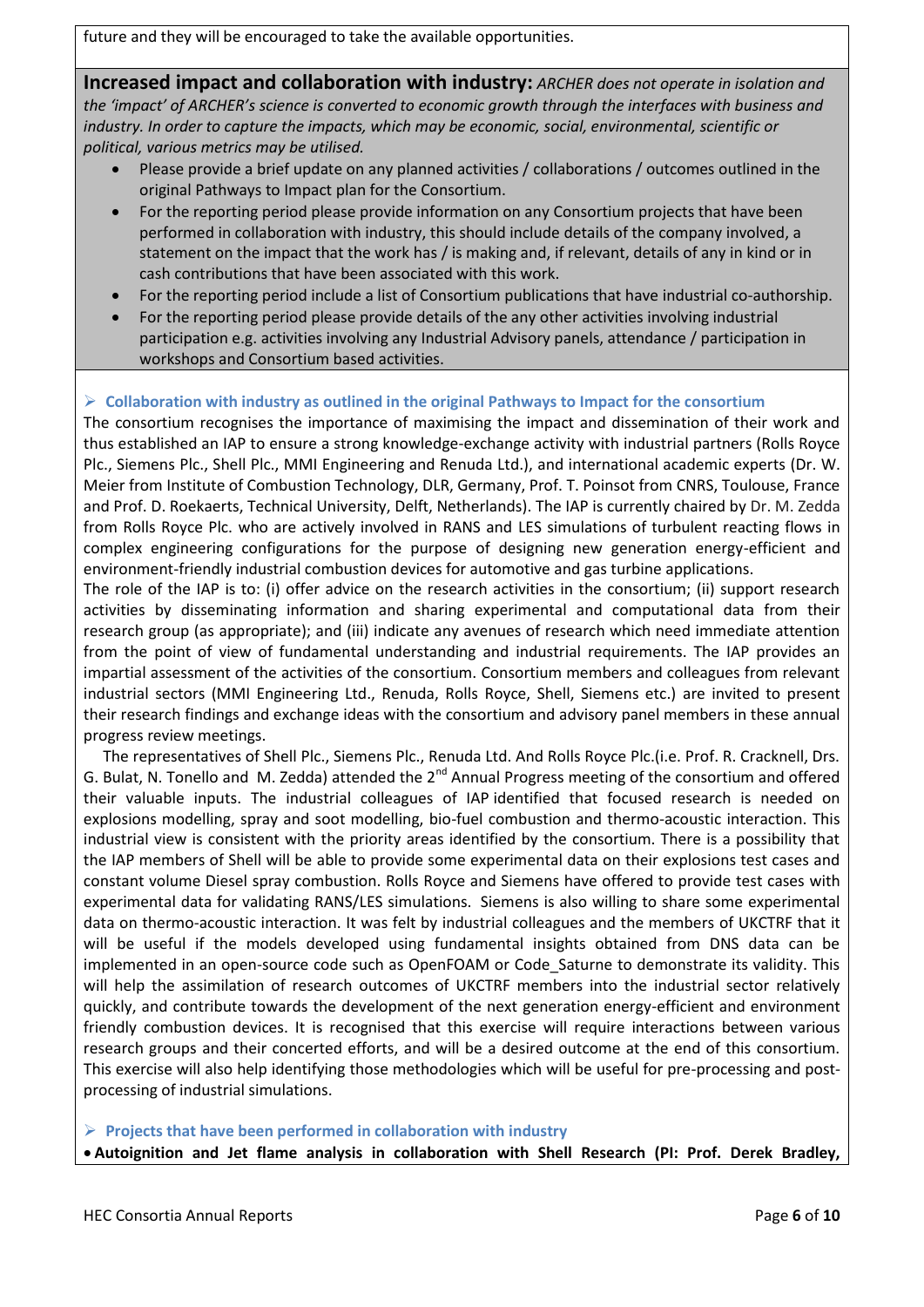**University of Leeds, UK):** Combined experimental and computational investigation of turbulent jet flames and autoignition characteristics in automotive applications. Prof. D. Bradley acts as a consultant to Shell.

 **Firefoam development for industrial fire simulations in collaboration with FM Global (PI: Prof. Jennifer Wen, Warwick University, UK):** The Warwick group has been involved with continuous development of the FireFOAM code, the LES based fire simulation solver within OpenFOAM. This work is benefitting from the financial contribution of FM Global (i.e. £87.5K) for a PhD student as well as their technical support including providing 6 weeks onsite training to the PhD student and continuous support over emails and phone. The work is part of their strategy to use numerical modelling with validated predictive tools to reduce the number of large scale expensive fire tests (typically \$50k each) required for their business.

## **Publications that have industrial co-authorship**

- G. Bulat, W.P. Jones, A.J. Marquis, NO and CO formation in an industrial gas-turbine combustion chamber using LES with the Eulerian sub-grid PDF method., Combustion and Flame, 161(7),1804-1825, 2014.
- S. Ruan, N. Swaminathan, M. Isono, T. Saitoh, K. Saitoh, Simulation of premixed combustion with varying equivalence ratio in a gas turbine combustor. J. Propulsion and Power, 31(3), pp. 861-871, DOI: 10.2514/1.B35517,2015.

**Strengthening of UK's international position:** *The impacts of ARCHER's science extend beyond national borders and most science is delivered through partnerships on a national or international level.*

- For the reporting period please provide a bullet pointed list of projects that have involved international collaboration.
- For the reporting period please provide a list of consortium publications with international coauthorship.
- For the reporting period please detail any other international activities that the Consortium might be involved in (workshops, EU projects etc.).

#### **Projects involved international collaboration**

- **Advanced numerical techniques for pulverized biomass combustion modelling (Investigator from UKCTRF: Prof. N. Chakraborty (Newcastle University)):** Collaboration involving Instituto Superiorio de Técnico (IST), Portugal, University of Duisburg, Germany
- **Analysis of jet flames (Investigator from UKCTRF: Prof. Derek Bradley (University of Leeds)):**  Collaboration involving Universities of Barcelona, Puebla, and State Key Laboratory of Fire Science, University of Science and Technology of China, Hefei, Anhui.
- **Autoignition in engines (Investigator from UKCTRF: Prof. Derek Bradley (University of Leeds)):**  Collaboration involving Institute for Combustion Technology, RWTH Aachen, Germany, Institute for Combustion Technology, RWTH Aachen, Germany
- **Development of combustion models using DNS data and it's** *a-posteriori* **validation (Investigator from UKCTRF: Prof. N. Chakraborty (Newcastle University)):** Collaboration involving Chalmers University, Sweden, University of Duisburg, Germany; Universität der Bundeswehr München, Germany, ONERA, France
- **Fundamental understanding of premixed turbulent combustion using DNS data (Investigators from UKCTRF: Profs. N. Chakraborty (Newcastle University), R.S. Cant, N. Swaminathan (University of Cambridge)):** Collaboration involving Universität der Bundeswehr München, Germany (RSC and NC), Sandia National Laboratory (NC, RSC and NS), Shanghai Jiao'Tong University (NC), Tokyo Institute of Technology, Japan (NC and NS), University of Zaragoza (NC).
- **Flame acceleration and transition to detonation (Investigator from UKCTRF: Prof. J. Wen (Warwick University)):** Collaboration involving University of Science and Technology, China
- **Fully coupled fluid-solid simulation of upward flame spread and fire growth (Investigator from UKCTRF: Prof. J. Wen (Warwick University)):** Collaboration involving FM Global, USA
- **Integrated safety strategies for on hydrogen storage systems (Investigator from UKCTRF: Prof. J. Wen (Warwick University)):** Collaboration involving University of Ulster and University of Bath
- **Modelling radiative heat transfer in fires (Investigator from UKCTRF: Prof. J. Wen (Warwick University)):** Collaboration involving FM Global, USA
- **Numerical characterization and modelling of SYNGAS combustion (Investigators from UKCTRF: Profs. X.**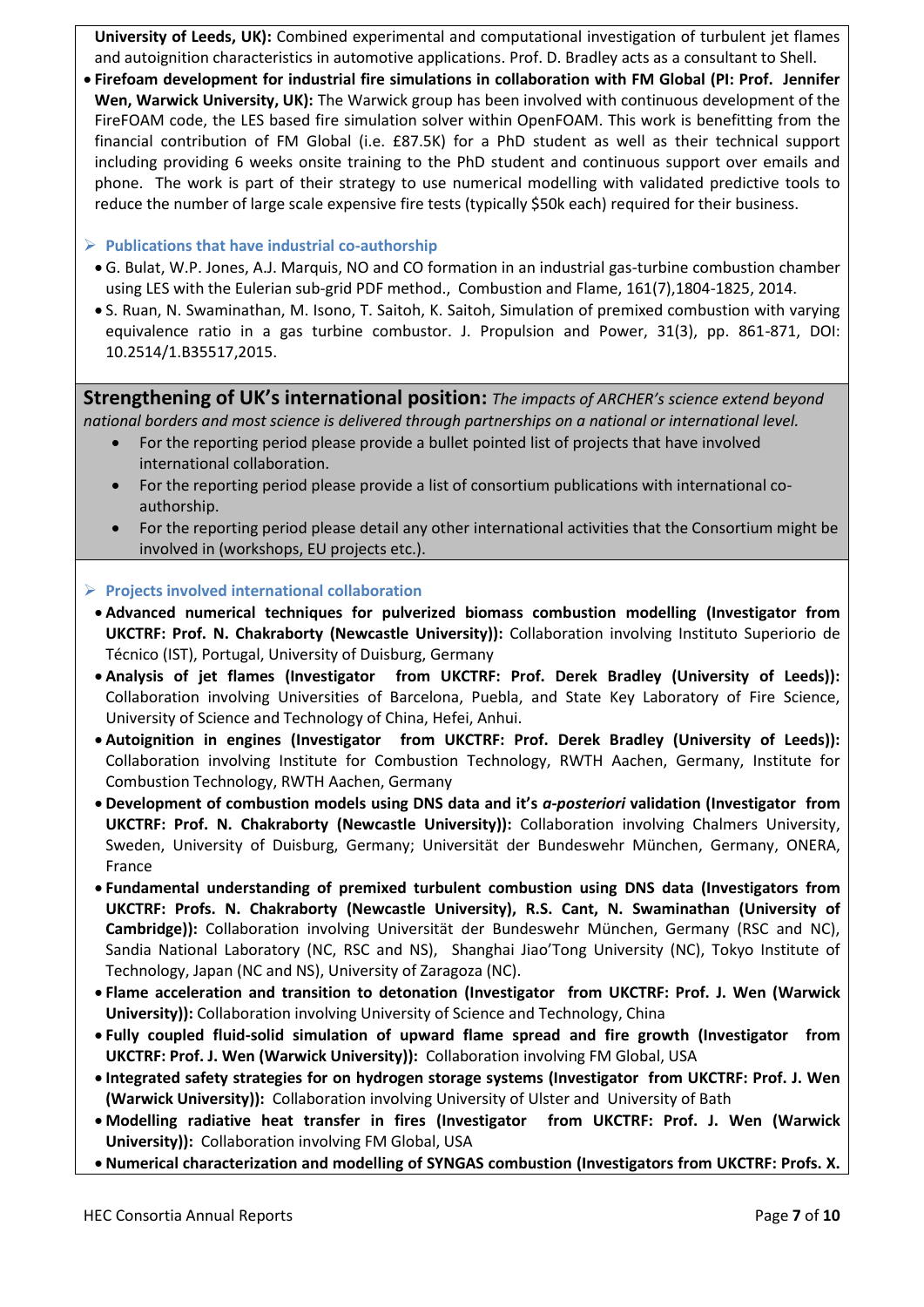**Jiang (Lancaster University); K.H. Luo (University College London), J. Wen (Warwick University), K.K.J. Ranga Dinesh (University of Southampton)):** Collaboration involving University of Eindhoven, Netherlands.

- **Consortium publications with international co-authors for the reporting period**
- A. Bagdanaviciusa, P. J. Bowen, D. Bradley, M. Lawes, M. S. Mansour, "Stretch rate effects and flame surface densities in premixed turbulent combustion up to 1.25 MPa", Combustion and Flame, 162 4158– 4166, 2015.
- L. Bates, D. Bradley, G. Paczko, N. Peters, "Engine Hot Spots: Decay, Deflagration, Auto-Ignitive Propagation, or Detonation" 25<sup>th</sup> International Colloquium on the Dynamics of Explosions and Reactive Systems, Leeds, 2015.
- D. Bradley, P.H. Gaskell, X. Gu, A. Palacios, "Jet flame heights, lift-off distances, and mean flame surface density for extensive ranges of fuels and flow rates" Combustion and Flame (in press).
- D. Butz, Y. Gao, A.M. Kempf, N. Chakraborty, "Large Eddy Simulations of a turbulent premixed swirl flame using an algebraic Scalar Dissipation Rate closure" Combustion and Flame, 162, 3180-3196, 2015.
- N. Chakraborty, I. Konstantinou, A. Lipatnikov, "Effects of Lewis number on vorticity and enstrophy transport in turbulent premixed flames" Physics of Fluids (in press).
- C. Dopazo, L. Cifuentes, N. Chakraborty, "Enstrophy evolution in turbulent premixed combusting flows", JJ70, Salamanca, Spain, 3<sup>rd</sup> -4<sup>th</sup> September, 2015.
- M. Fischer, X. Jiang, "Numerical optimisation for model evaluation in combustion kinetics", Applied Energy , 156: 793-803, 2015.
- M. Fischer, X. Jiang, "An investigation of the chemical kinetics of biogas combustion", Fuel, 150, 711-720, 2015.
- Y.Gao, N. Chakraborty, M. Klein, "Assessment of sub-grid scalar flux modelling in premixed flames for Large Eddy Simulations: A-priori Direct Numerical Simulation." European Journal of Mechanics, Fluids-B , 52, 97-108, 2015.
- Y. Gao, N. Chakraborty, M. Klein, "Assessment of the performances of sub-grid scalar flux models for premixed flames with different global Lewis numbers: A Direct Numerical Simulation analysis", International Journal of Heat and Fluid Flow, 52, 28-39, 2015.
- R.A.C. Griffiths, J.H. Chen, H., Kolla, R.S. Cant, W. Kollmann, Three-dimensional topology of turbulent premixed flame interaction. Proceedings of the Combustion Institute, 35(2), 1341-1348, 2015.
- M. Klein, N. Chakraborty, Y. Gao, "Scale similarity based models and their application to subgrid scale scalar flux modelling in the context of turbulent premixed flames." International Journal of Heat and Fluid Flow, 57,91-108, 2016.
- M. Klein, C. Kasten, Y. Gao, N. Chakraborty, "A-priori Direct Numerical Simulation assessment of sub-grid scale stress tensor closures for turbulent premixed combustion." Computers & Fluids, 122, 1-11, 2015.
- M. Klein, N. Chakraborty, Y. Gao, " Applications of scale similarity based models to subgrid scale scalar flux modelling in the context of turbulent premixed flames", 9<sup>th</sup> International Symposium on Turbulence and Shear Flow Phenomena (TSFP-9), Melbourne, Australia, 30<sup>th</sup> June -3<sup>rd</sup> July, 2015.
- M. Klein, C. Kasten, Y. Gao, N. Chakraborty, M. Pfitzner, "Analysis of the combined modelling of subgrid transport and filtered flame propagation for premixed turbulent combustion", 9<sup>th</sup> Mediterranean Combustion Symposium,  $7<sup>th</sup>$ -11<sup>th</sup> June, Rhodes Island, 2015.
- M. Klein, C. Kasten, Y. Gao, N. Chakraborty, "A-priori assessment of sub-grid scale stress tensor closures for turbulent premixed combustion", 7<sup>th</sup> European Combustion Meeting (ECM2015), 30<sup>th</sup> March-2<sup>nd</sup> April, Budapest, 2015.
- A, Lipatnikov, V. Sabel'nikov, S. Nishiki, T. Hasegawa, N. Chakraborty, "DNS assessment of a simple model for evaluating velocity conditioned to unburned gas in premixed turbulent flames." Flow Turbulence and Combustion, 94, 513-526, 2015.
- Y. Minamoto, K. Aoki, M. Tanahashi, and N. Swaminathan DNS of swirling hydrogen-air premixed flames. Accepted in J. Hydrogen Energy, 40(39) 13604-13620, 2015.
- K.K. J. Ranga Dinesh, J.A. van Oijen, K. H. Luo, X. Jiang, "Nitric oxide pollutant formation in high hydrogen content (HHC) syngas flames" International Journal of Hydrogen Energy 40: 13621-1363, 2015.
- J. Sellmann, J. Lai, A. M. Kempf, N. Chakraborty, "Statistical behaviour of Flame Surface Density transport in head on quenching of turbulent premixed flames: A Direct Numerical Simulation Analysis", Clean Air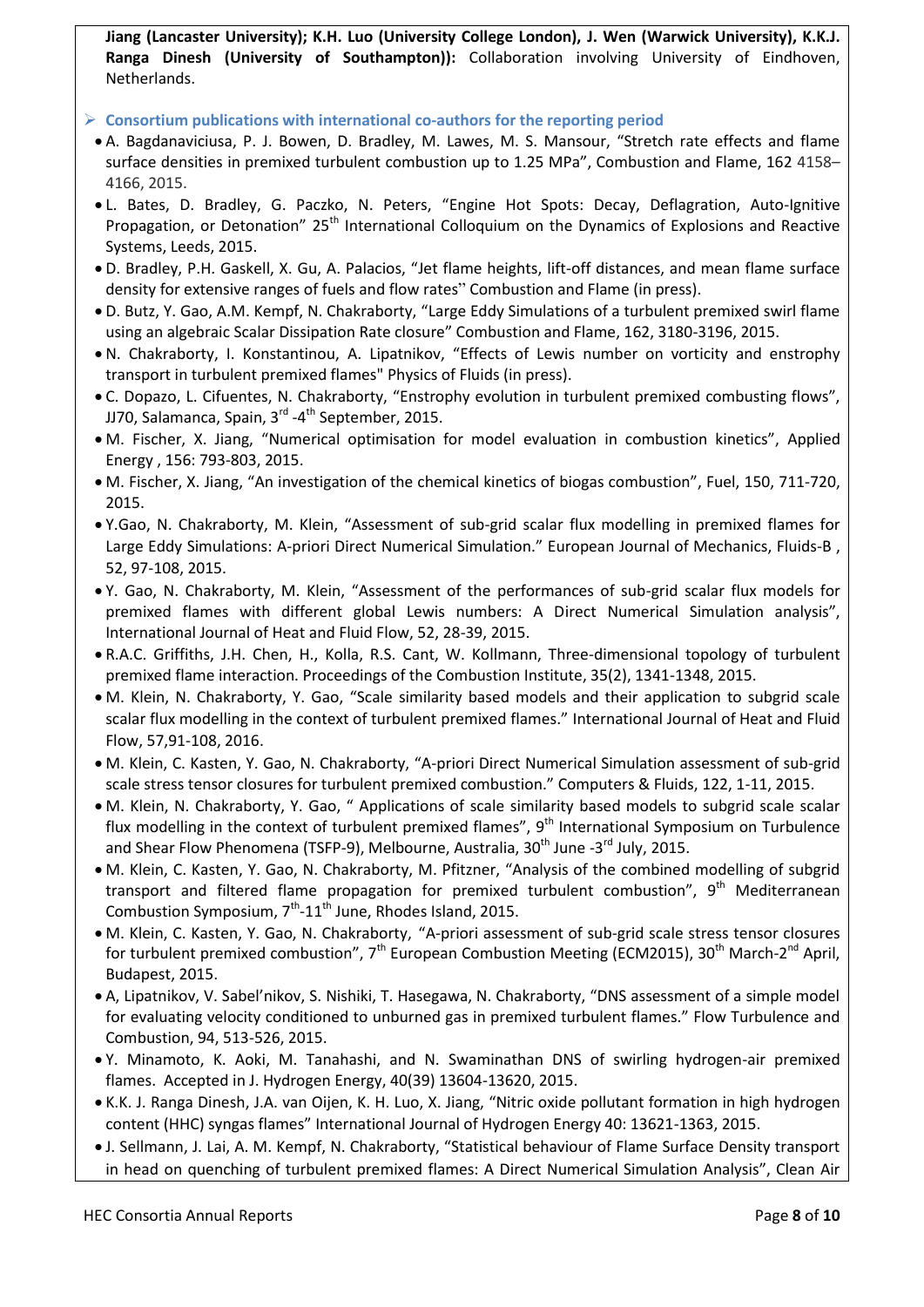2015, 5<sup>th</sup>-9<sup>th</sup> July, Lisbon, 2015.

# **Involvement in international activities**

# **EU and International projects**

- "AMEL"- CleanSky 2 SAGE project (EU-Horizon 2020 grant, Investigator from UKCTRF: Profs. R.S. Cant, E. Mastorakos, N. Swaminathan (University of Cambridge), Start date: 18<sup>th</sup> February 2015; Current status: On-going)
- Clean Sky DREAMCODE (EU-Horizon 2020 grant, Investigator from UKCTRF: Profs. W. Jones, P. Lindstedt, Dr. S. Rigopoulos (Imperial College, London), Start date: 1<sup>st</sup> November 2013; Current status: On-going)
- "HPC4E (High Performance Computing for Energy)" (EU-Horizon 2020 grant for multi-national EU-Brazil Collaborative project, Investigator from UKCTRF: Prof. X.Jiang (Lancaster University), Start date:  $1<sup>st</sup>$ December 2015; Current status: On-going)
- "Improving Hydrogen Safety for Energy Applications (HySEA) through pre-normative research on vented deflagrations" (EU-Horizon 2020 grant, Investigator from UKCTRF: Prof. J. Wen (Warwick University), Start date: 1<sup>st</sup> September 2015; Current status: On-going)
- "Advanced numerical techniques for pulverized biomass combustion modelling" (Portuguese Foundation of Science grant, Investigator: Prof. N. Chakraborty (Newcastle University), Start date: 4<sup>th</sup> January 2016)
- "NUMOXYCOAL: Advanced Numerical Models for Oxy-Coal Combustion" (European Research Council, HORIZON 2020: Research Fund for Coal and Steel Call: RFCS-2015 Topic: RFCS-01-2015, Investigators from UKCTRF: Profs. N. Chakraborty (Newcastle University), S. Navarro-Martinez, S. Rigopoulos (Imperial College, London) Current status: under review)

# **Invited lectures by consortium members**

Prof. N. Chakraborty (Newcastle University): Keynote lecture: 29<sup>th</sup> Israeli Combustion Symposium, 10<sup>th</sup> December, Tel-Aviv,2015

Prof. W.P. Jones (Imperial College, London): Plenary lecture, Clean Air 2015, 5<sup>th</sup>-9<sup>th</sup> July, Lisbon, 2015); Prof. E. Mastorakos (University of Cambridge): Plenary lecture, 7<sup>th</sup> European Combustion Meeting (ECM2015), 30<sup>th</sup> March-2<sup>nd</sup> April, Budapest, 2015

Prof. N. Swaminathan (University of Cambridge): 2<sup>nd</sup> National Propulsion Conference and Combustion Workshop, 23<sup>rd</sup> -25<sup>th</sup> February, 2015, Indian Institute of Technology-Bombay, India

# **Scientific committee of international conferences**

Prof. N. Chakraborty (Newcastle University): One of the coordinators of 1<sup>st</sup> International Workshop on Coal and Biomass Conversion 21<sup>st</sup> April, Avignon, France; Clean Air 2015, 5th-9th July, Lisbon, 2015; Workshop of turbulent premixed combustion, Cambridge, UK, 26th June, UK

Prof. E. Mastorakos: University of Cambridge): 9th Mediterranean Combustion Symposium

Prof. N. Swaminathan: Workshop of turbulent premixed combustion, Cambridge, UK, 26th June, UK; International Forum on Multidisciplinary Education, Hawaii - Dec. 2015

Dr. J. Xia: International workshop on multiphase flows and phenomena, 7<sup>th</sup>-8<sup>th</sup> September, 2015, Brunel, UK.

# **Editorships**

Prof. E. Mastorakos (Associate editor of Combustion and Flame, Editorial board member of Combustion Theory and Modelling, Flow, Turbulence and Combustion, Guest Editor for the special issue on the  $9<sup>th</sup>$ Mediterranean Combustion symposium in Flow Turbulence and Combustion; Co-chair of Turbulent Combustion colloquium of the 36<sup>th</sup> International Combustion Symposium)

Profs. N. Chakraborty and N. Swaminathan (Guest Editors for the special issue on "Advances in turbulent premixed combustion" in Combustion Science and Technology)

**Future Vision:** How do you see the Consortium strategy evolving and changing in the future? In the next 5 years, what new science questions will members of your Consortium be seeking to address? Why are these important?

The UKCTRF builds on the foundations of the successful Consortium of Computational Combustion for Engineering Applications which ran between 1994 and 2010, and makes a focussed effort in the next 5 years to address the global and UK challenges of energy efficiency, environmental friendliness and high-fidelity fire